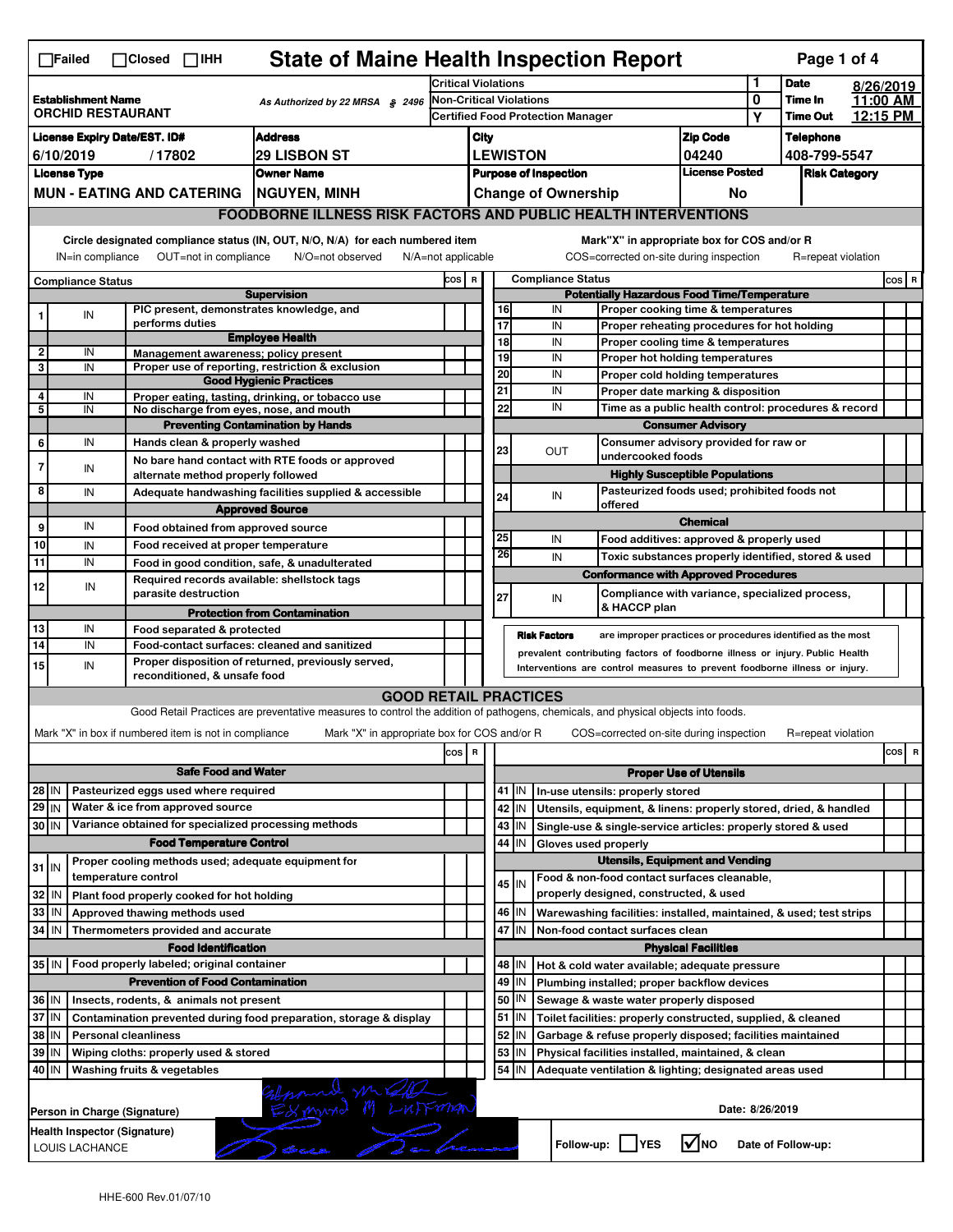|                                                       |                                       |                          | <b>State of Maine Health Inspection Report</b> |                                 |                |  |                          | Page 2 of 4                      |
|-------------------------------------------------------|---------------------------------------|--------------------------|------------------------------------------------|---------------------------------|----------------|--|--------------------------|----------------------------------|
| <b>Establishment Name</b><br><b>ORCHID RESTAURANT</b> |                                       |                          |                                                | As Authorized by 22 MRSA        | Date 8/26/2019 |  |                          |                                  |
| License Expiry Date/EST. ID#<br>6/10/2019<br>/17802   | <b>Address</b><br><b>29 LISBON ST</b> |                          |                                                | City / State<br><b>LEWISTON</b> | /ME            |  | <b>Zip Code</b><br>04240 | <b>Telephone</b><br>408-799-5547 |
|                                                       |                                       |                          |                                                | <b>Temperature Observations</b> |                |  |                          |                                  |
| Location                                              | <b>Temperature</b>                    |                          |                                                |                                 | <b>Notes</b>   |  |                          |                                  |
| Water                                                 | $110*$                                | Hand sink, kitchen       |                                                |                                 |                |  |                          |                                  |
| Chlorine sanitizer<br>surface sanitizer<br>50-99 ppm  |                                       |                          |                                                |                                 |                |  |                          |                                  |
| Ginger                                                | $37*$                                 | Reach in cooler (top)    |                                                |                                 |                |  |                          |                                  |
| Water                                                 | $124*$                                | 3 bay                    |                                                |                                 |                |  |                          |                                  |
| Ginger                                                | $35*$                                 | Reach in cooler (bottom) |                                                |                                 |                |  |                          |                                  |

| Water             | $102*$    | Hand sink, bar area   |
|-------------------|-----------|-----------------------|
| Chlorine solution | 50-99 ppm | low temp dish machine |

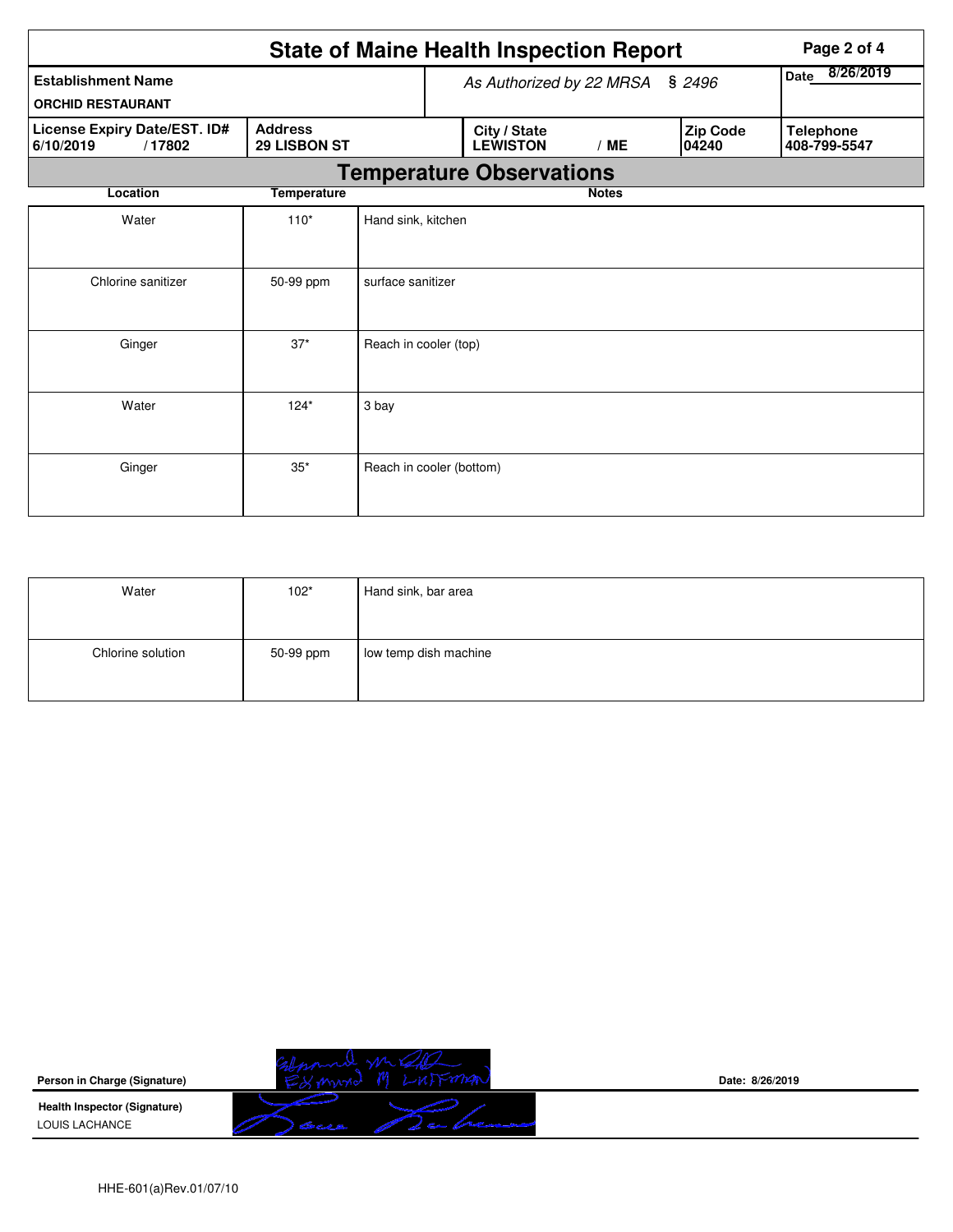|                                                                                                                                                    |                                       | Page 3 of 4                     |           |                          |  |  |  |  |  |  |
|----------------------------------------------------------------------------------------------------------------------------------------------------|---------------------------------------|---------------------------------|-----------|--------------------------|--|--|--|--|--|--|
| <b>Establishment Name</b><br><b>ORCHID RESTAURANT</b>                                                                                              | Date                                  | 8/26/2019                       |           |                          |  |  |  |  |  |  |
| License Expiry Date/EST. ID#<br>6/10/2019<br>/17802                                                                                                | <b>Address</b><br><b>29 LISBON ST</b> | City / State<br><b>LEWISTON</b> | <b>ME</b> | <b>Zip Code</b><br>04240 |  |  |  |  |  |  |
| <b>Observations and Corrective Actions</b>                                                                                                         |                                       |                                 |           |                          |  |  |  |  |  |  |
| Violations cited in this report must be corrected within the time frames below, or as stated in sections<br>8-405.11 and 8-406.11 of the Food Code |                                       |                                 |           |                          |  |  |  |  |  |  |

23: 3-603.11.(C): C: Consumer advisory does not contain the required wording.

INSPECTOR NOTES: Link consumer advisory to speific items requiring warning.